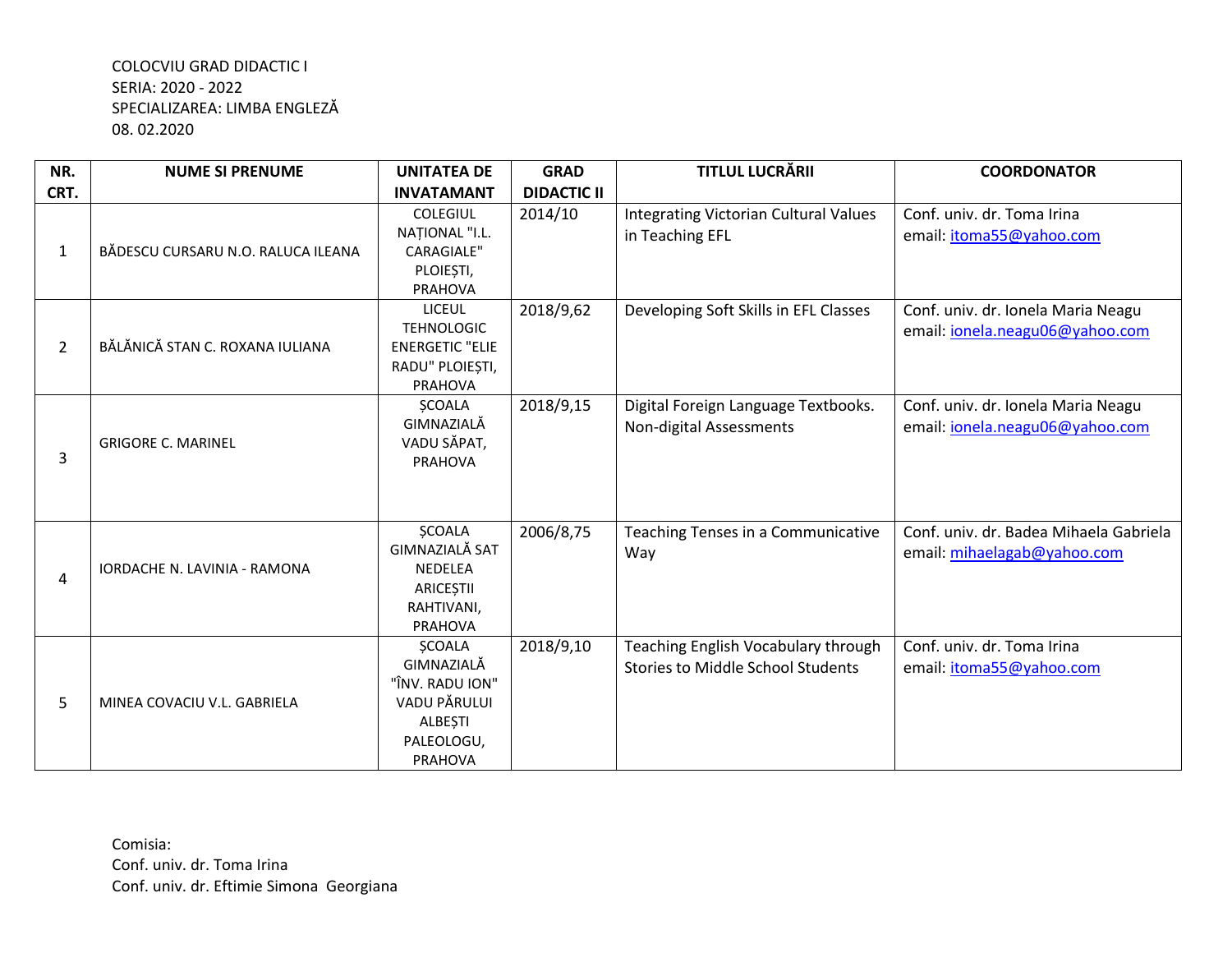| 6              | NICOARĂ LUCAN I. ANA - MARIA                        | <b>LICEUL</b><br><b>TEHNOLOGIC</b><br>"LAZĂR<br>EDELEANU"<br>PLOIEȘTI,<br>PRAHOVA | 2011/9,62 | The Role of Projects in Developing<br><b>Students' Communicative Skills</b>             | Conf. univ. dr. Badea Mihaela Gabriela<br>email: mihaelagab@yahoo.com        |
|----------------|-----------------------------------------------------|-----------------------------------------------------------------------------------|-----------|-----------------------------------------------------------------------------------------|------------------------------------------------------------------------------|
| $\overline{7}$ | PALADE POLICALĂ N. RALUCA MIHAELA<br><b>IULIANA</b> | <b>ŞCOALA</b><br>GIMNAZIALĂ<br>"ANDREI<br>MUREȘANU"<br>PLOIEȘTI,<br>PRAHOVA       | 2018/9,42 | Playing English in Class                                                                | Prof. univ. dr. Dobrinescu Anca<br>Mihaela<br>email: adobrinescu63@yahoo.com |
| 8              | PODEANU OPREA A. MARINA CĂTĂLINA                    | <b>ŞCOALA</b><br>GIMNAZIALĂ<br>FILIPEȘTII DE<br>TÎRG, PRAHOVA                     | 2014/10   | <b>Strategies for Teaching Verb Tenses</b><br>to Secondary School Students              | Conf. univ. dr. Badea Mihaela Gabriela<br>email: mihaelagab@yahoo.com        |
| 9              | POPA BUDEANU D. RAMONA ANDREEA                      | <b>ŞCOALA</b><br>GIMNAZIALĂ<br>ȘTEFEȘTI,<br><b>PRAHOVA</b>                        | 2018/9,80 | <b>Teaching Cultural Values During EFL</b><br><b>Classes for Middle School Students</b> | Conf. univ. dr. Toma Irina<br>email: itoma55@yahoo.com                       |
| 10             | POPESCU ȚIȚEIU BORDEI M. OANA ALINA                 | <b>LICEUL</b><br>TEHNOLOGIC DE<br>SERVICII "SF.<br>APOSTOL<br>ANDREI" PLOIEȘTI    | 2018/9,22 | Metaphorical Conceptualization of<br><b>EFL Teaching and Learning Process</b>           | Conf. univ. dr. Ionela Maria Neagu<br>email: ionela.neagu06@yahoo.com        |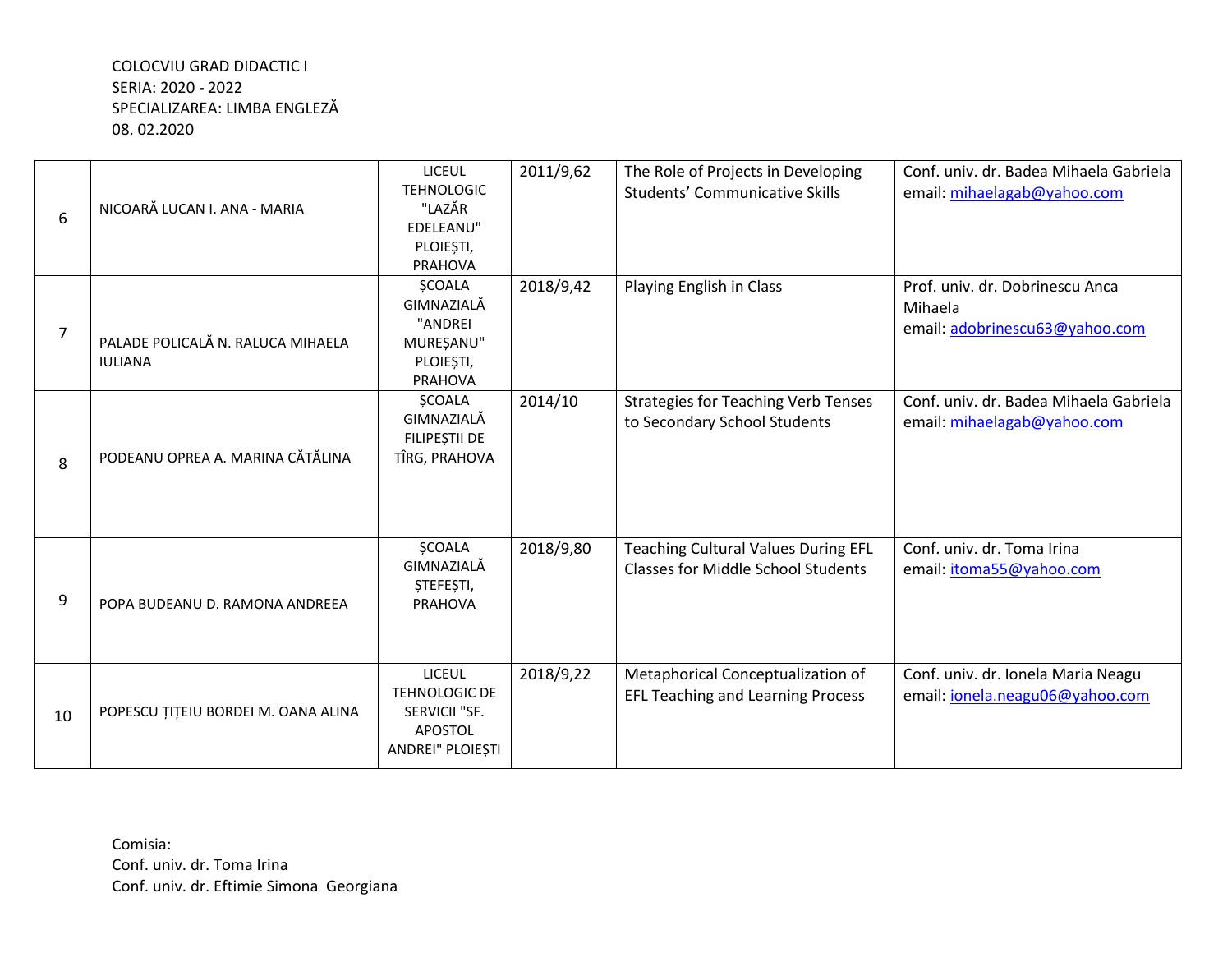| 11 | RADU CHIRIȚOIU T. IULIA            | <b>LICEUL TEORETIC</b><br>FILIPEȘTII DE<br>PĂDURE,<br><b>PRAHOVA</b>                          | 2018/9,82 | Teaching EFL to Teenagers:<br><b>Challenges and Solutions</b>                       | Conf. univ. dr. Presadă Diana<br>email: dianapresada@yahoo.com        |
|----|------------------------------------|-----------------------------------------------------------------------------------------------|-----------|-------------------------------------------------------------------------------------|-----------------------------------------------------------------------|
| 12 | STOIAN DIACONU M. CORNELIA - ELENA | <b>COLEGIUL</b><br>NAȚIONAL<br>PEDAGOGIC<br>"REGINA MARIA"<br>PLOIEȘTI,<br><b>PRAHOVA</b>     | 2007/7,62 | Teaching English through Literature                                                 | Conf. univ. dr. Toma Irina<br>email: itoma55@yahoo.com                |
| 13 | VINTILESCU DUMITRU G. ELENA        | <b>LICEUL</b><br><b>TEHNOLOGIC</b><br><b>UDREA</b><br>BĂLEANU,<br>BĂLENI,<br><b>DÂMBOVITA</b> | 2018/9,60 | Teaching and Learning English in the<br>Digital Age                                 | Conf. univ. dr. Badea Mihaela Gabriela<br>email: mihaelagab@yahoo.com |
| 14 | RADU BREZOIANU C. LAURA GABRIELA   | <b>ŞCOALA</b><br>GIMNAZIALĂ<br><b>LEONARDO DA</b><br>VINCI,<br><b>BUCUREȘTI</b>               | 2019/10   | Conversational Grammar and e-<br>Language                                           | Conf. univ. dr. Ionela Maria Neagu<br>email: jonela.neagu06@yahoo.com |
| 15 | DOBRE VIŞAN N. SIMONA              | <b>ŞCOALA</b><br>GIMNAZIALĂ<br>NR. 188<br><b>BUCUREȘTI</b>                                    | 2018/9,00 | <b>Enhancing Language Learning</b><br>Motivation in Primary and Secondary<br>School | Conf. univ. dr. Ionela Maria Neagu<br>email: jonela.neagu06@yahoo.com |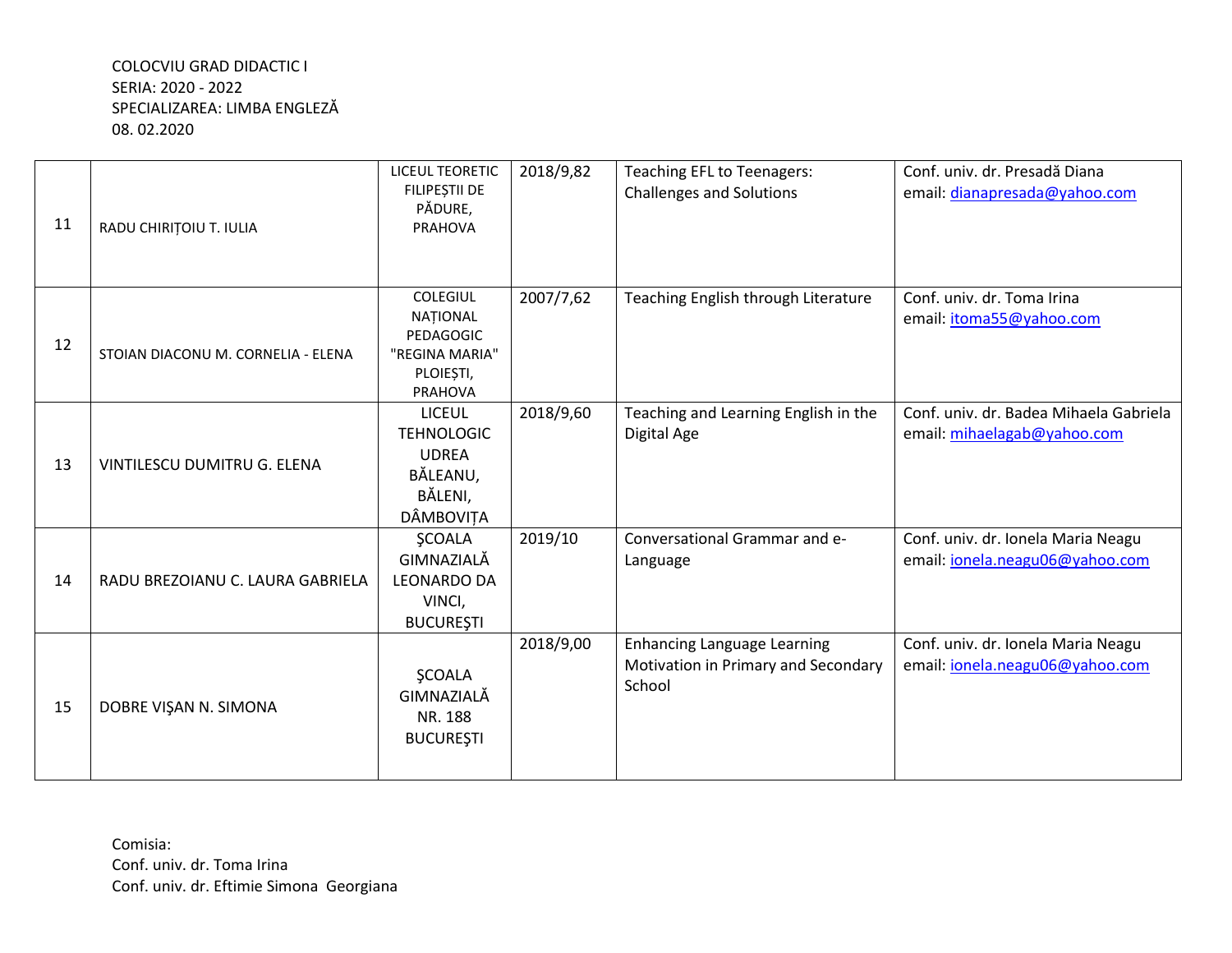| 16 | DOBRE PRÎȘCOVEANU N. CRISTINA                      | <b>ŞCOALA</b><br>GIMNAZIALĂ<br><b>NR. 25</b><br><b>BUCUREȘTI</b> | 2017/10   | Individual Difference in Early<br>Language Learning                          | Conf. univ. dr. Ionela Maria Neagu<br>email: jonela.neagu06@yahoo.com |
|----|----------------------------------------------------|------------------------------------------------------------------|-----------|------------------------------------------------------------------------------|-----------------------------------------------------------------------|
| 17 | <b>BUZATU DOBRE G. RAMONA CECILIA</b>              | <b>ŞCOALA</b><br>GIMNAZIALĂ<br>NR. 124<br><b>BUCUREȘTI</b>       | 2016/9,55 | Lego Series Play Method or Kahoot!<br>as Learning Tools                      | Conf. univ. dr. Ionela Maria Neagu<br>email: jonela.neagu06@yahoo.com |
| 18 | <b>BACIU N. VALENTIN GEORGE</b>                    | <b>ŞCOALA</b><br>GIMNAZIALĂ<br>NR. 11 BUZĂU                      | 2018/9,47 | Tradition and Innovation in Teaching<br><b>English to Secondary Students</b> | Conf. univ. dr. Presadă Diana<br>email: dianapresada@yahoo.com        |
| 19 | CURCĂ CURCĂ-DUMITRACHE N.<br><b>CIPRIAN OVIDIU</b> | <b>LICEUL</b><br><b>TEHNOLOGIC</b><br>RUȘEȚU, BUZĂU              | 2018/9,12 | Teaching Vocabulary in Primary and<br><b>Secondary Classes</b>               | Conf. univ. dr. Toma Irina<br>email: itoma55@yahoo.com                |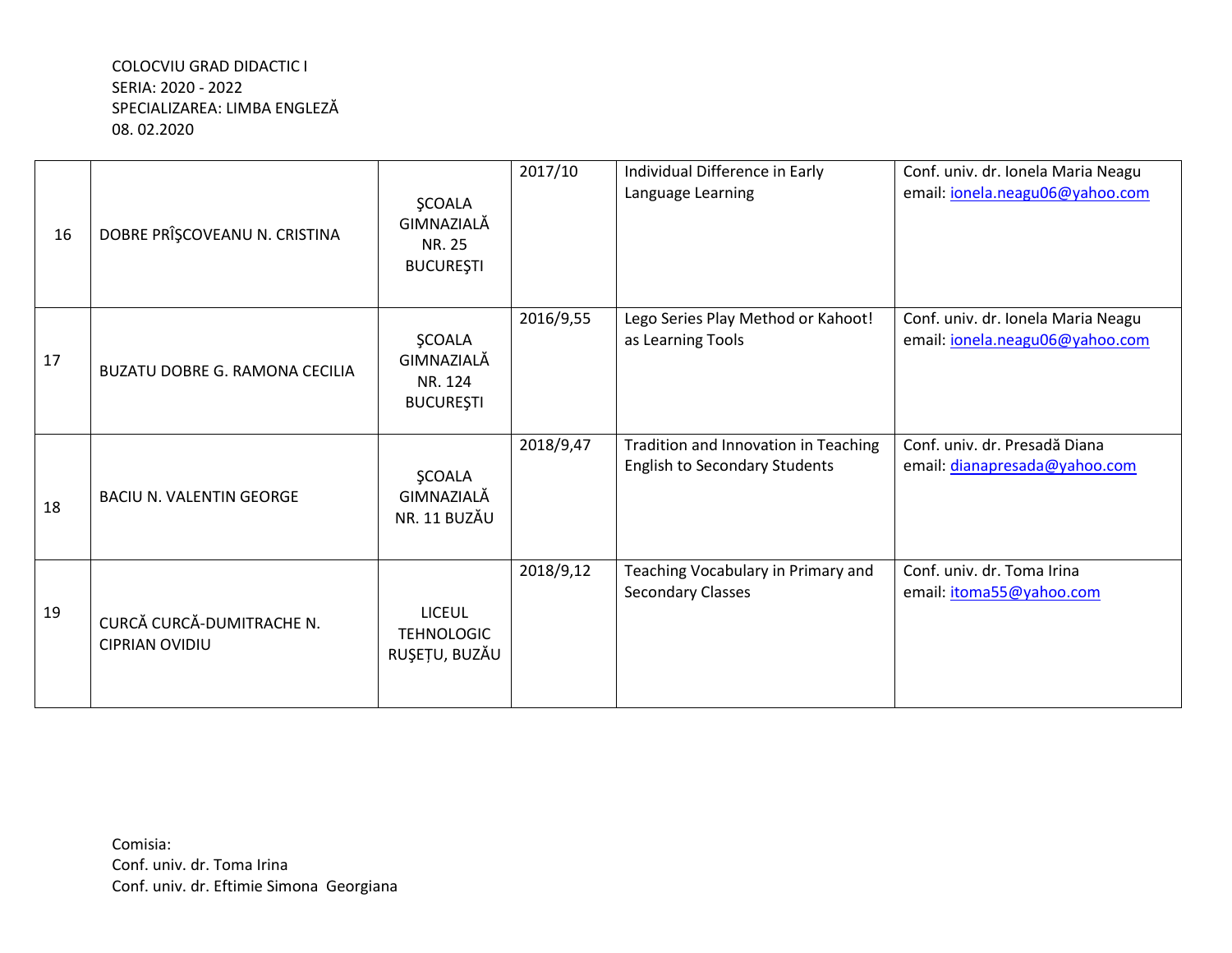| 20 | DOGARU I. MĂDĂLINA TEODORA           | <b>LICEUL</b><br><b>TEHNOLOGIC</b><br><b>DIMITRIE</b><br>FILIPESCU,<br><b>BUZĂU</b>                                                                            | 2017/9,65 | Challenges of Teaching EFL to Young<br>Learners                      | Conf. univ. dr. Badea Mihaela Gabriela<br>email: mihaelagab@yahoo.com        |
|----|--------------------------------------|----------------------------------------------------------------------------------------------------------------------------------------------------------------|-----------|----------------------------------------------------------------------|------------------------------------------------------------------------------|
| 21 | TUDOSE PETCU I. ALICE CRISTINA       | <b>ŞCOALA</b><br>GIMNAZIALĂ<br>NR. 7 BUZĂU                                                                                                                     | 2017/9,25 | Teaching Vocabulary to Young<br>Learners through Speaking Activities | Conf. univ. dr. Badea Mihaela Gabriela<br>email: mihaelagab@yahoo.com        |
| 22 | <b>STEFAN BRASAI I. ANGELA MARIA</b> | <b>ACADEMIA</b><br><b>FORTELOR</b><br><b>AERIENE HENRI</b><br>COANDĂ,<br><b>CENTRUL</b><br><b>SECUNDAR DE</b><br>ÎNVĂȚARE A<br>LIMBII ENGLEZE,<br>BOBOC, BUZĂU | 2018/9,65 | Strategies for Teaching Speaking to<br><b>Adult Learners</b>         | Prof. univ. dr. Dobrinescu Anca<br>Mihaela<br>email: adobrinescu63@yahoo.com |
| 23 | TĂBĂROIU DIMA N. MĂDĂLINA            | <b>ŞCOALA</b><br>GIMNAZIALĂ<br>NR. 11 BUZĂU                                                                                                                    | 2015/8,85 | Strategies for Teaching Speaking in<br><b>Primary School</b>         | Conf. univ. dr. Badea Mihaela Gabriela<br>email: mihaelagab@yahoo.com        |